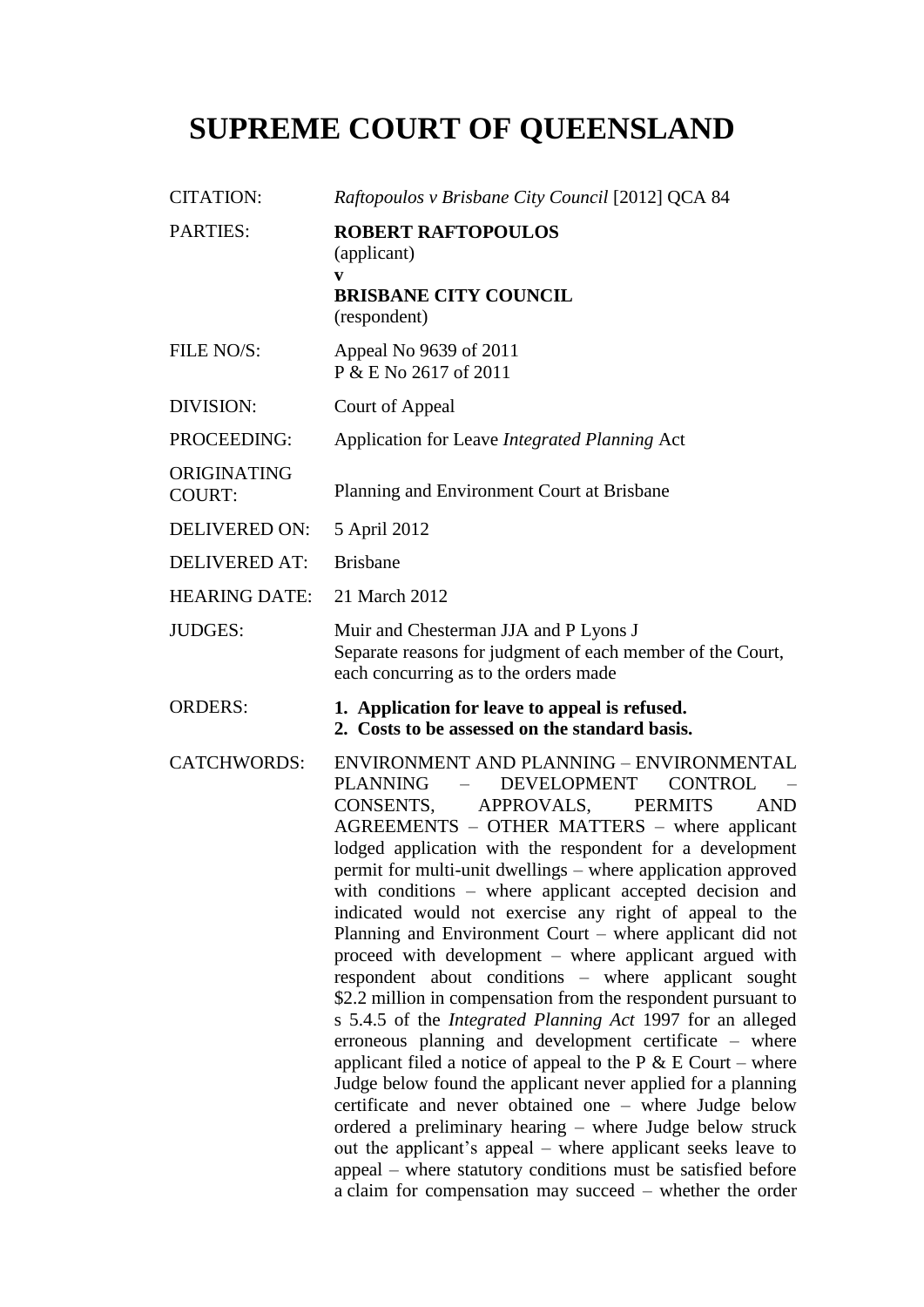|                    | Tor a premimary nearing or the question or the applicant s<br>entitlement to claim compensation was warranted                                                                                    |
|--------------------|--------------------------------------------------------------------------------------------------------------------------------------------------------------------------------------------------|
|                    | <i>Integrated Planning Act 1997 (Qld), s 4.1.34, s 4.3.3, s 5.4.5,</i><br>$s$ 5.4.6(c), $s$ 5.4.7, $s$ 5.4.8, $s$ 5.7.9, $s$ 5.7.10, $s$ 5.7.11<br>Local Government Act 1919-1971 (NSW), s 342AS |
|                    | Linley Investments Pty Ltd v Lane Cove Municipal Council<br>(1971) 22 LGRA 21, cited                                                                                                             |
| <b>COUNSEL:</b>    | The applicant appeared on his own behalf<br>T N Trotter for the respondent                                                                                                                       |
| <b>SOLICITORS:</b> | The applicant appeared on his own behalf<br>Brisbane City Legal Practice for the respondent                                                                                                      |

- [1] **MUIR JA:** I agree that the application for leave to appeal should be refused with costs for the reasons given by Chesterman JA.
- [2] **CHESTERMAN JA**: The applicant owned land at 11 Ampthill Street, Highgate Hill in Brisbane which he hoped to develop by building townhouses. On 13 November 2006 one George Pascucci lodged an application with the respondent for a development permit for multi-unit dwellings. The applicant signed the application as owner of the land. The respondent acknowledged receipt of the application on 30 November 2006. On 8 August 2007 a decision notice approving the development was given on conditions, four of which have some relevance to the application. At the time, however, none of the conditions was thought to be contentious. Mr Pascucci wrote to the respondent on 20 August 2007 to notify his acceptance of the respondent's decision and to indicate that he would not exercise any right of appeal to the Planning and Environment Court ("P & E Court").
- [3] The *Integrated Planning* Act 1997 ("IP Act") defined a "decision notice or a negotiated decision notice" as something which:

"[A]pproves, wholly or partially, development applied for in a development application (whether or not the approval has conditions attached to it) …".

- [4] The conditions of approval which later gave rise to concern were:
	- "19. Provide a pedestrian prioritised pathway from the **Ampthill Street** frontage to the front door of each unit. The pathway is to be differentiated in colour and texture from the driveway surface.
	- 25. Submit and receive approval for a Street Tree Plan that provides details of one (1) new street tree on the Ampthill Street footpath …
	- 26(a) … [r]etention of the existing Poinciana … located within the proposed courtyard of Unit 3.
	- 30. Submit a plan indicating any proposed retaining wall provisions for the New Access Road … [o]btain certification … of the existing concrete block and brick retaining walls on the south eastern side of the existing road reserve … the certification should refer to the impact of vibration from construction vehicles from operating in close

for a preliminary hearing of the question of the applicant's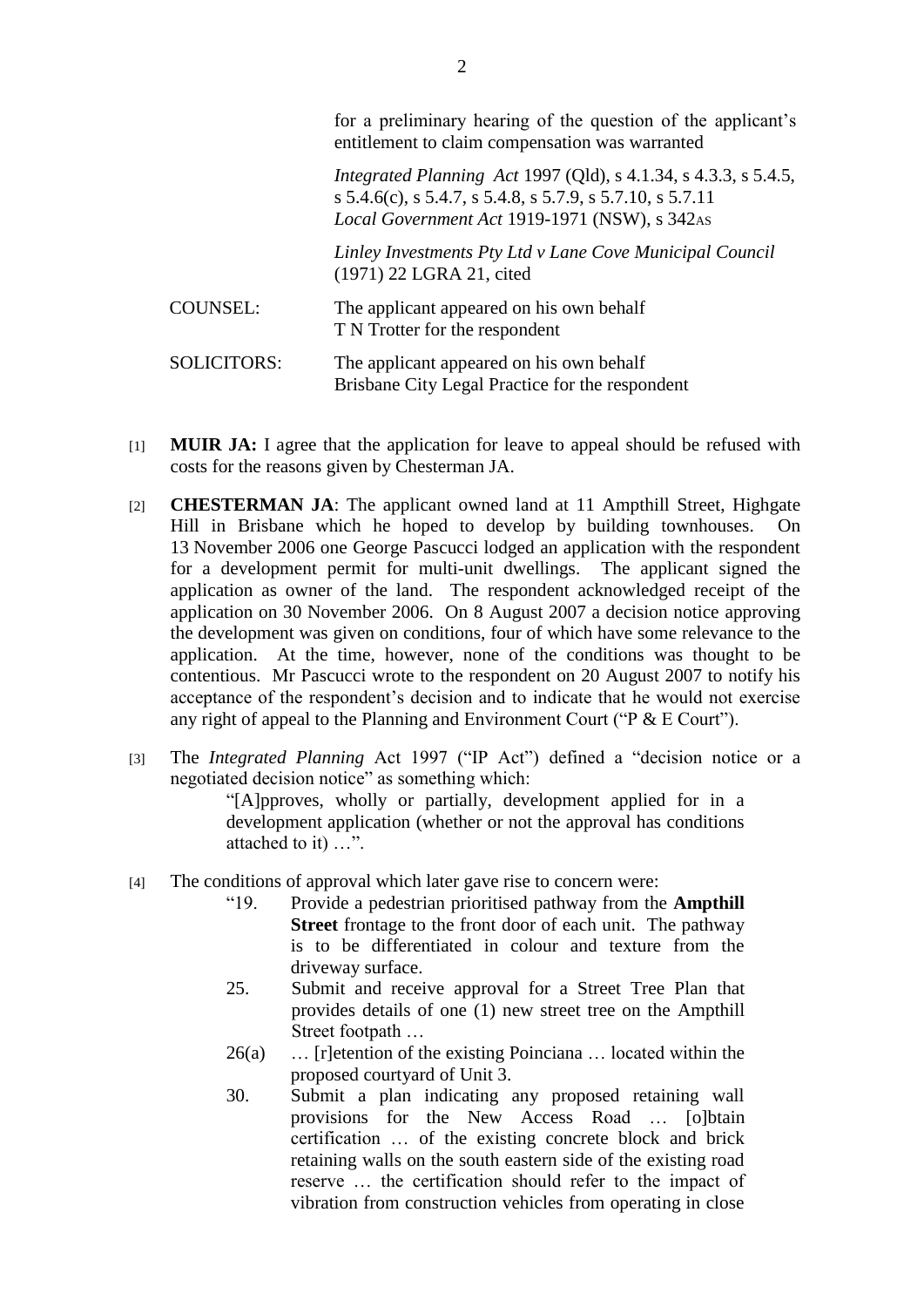proximity to both concrete block and brick retaining walls located immediately adjacent to the existing road reserve."

- [5] The existing tree was a Jacaranda, not a Poinciana. The retaining walls were not on the applicant's property but on adjoining land.
- [6] The applicant did not proceed with his development. The reasons are not apparent, but he seems to have found the conditions too onerous to comply with, and argued with the respondent about them.
- [7] On 15 June 2009 the respondent's Chief Executive Officer wrote to the applicant: "… I have now received the report of the Chief Legal Counsel, who has investigated and reported … on your claims in relation to the illegality of Conditions 19 and 30 of your development approval.

I understand and sympathise with your concerns about imposition of these conditions and your perceived effect on your family and your development.

However, it is of significant concern … that you have not chosen to exercise your legal rights to challenge that decision by way of a negotiated decision notice, planning appeal or application for modification of your approval.

However if the conditions can be said to be unlawful it is still open for Council to recognise that fact and deal with the matter accordingly.

…

Accordingly, I have had regard to the legality of those conditions in drafting this response.

With respect to Condition 30 regarding your neighbours' retaining walls, it seems to me reasonable and relevant and within power for Council to impose conditions … requiring an investigation be undertaken of the ability of your neighbours' retaining walls to withstand the construction of your project.

If the investigations … requires works to be carried on or near those walls, that again seems to be a reasonable and relevant condition ... [in] regard to your statutory duty of support and Council's obligations to ensure that support.

With respect to Condition 19 regarding the pedestrian pathway, it is of significance that the pathway can be restricted to residents of your proposed units and gated accordingly, that the requirement for that pathway cannot adversely affect your security and privacy any more so than exists without that development. …"

[8] By emails (not included in the Appeal Book) sent to the respondent on 6, 7, 8 and 9 July 2009 the applicant applied for \$2.2 million compensation pursuant to s 5.4.5 of the *Integrated Planning Act* 1997 ("IP Act"). The amount was calculated on the basis that:

> "The total outlay for the project was \$1.8M and the anticipated returns were \$4.5M, the gross profits of \$2.7M would have been realized and the net would have been \$2.2M +."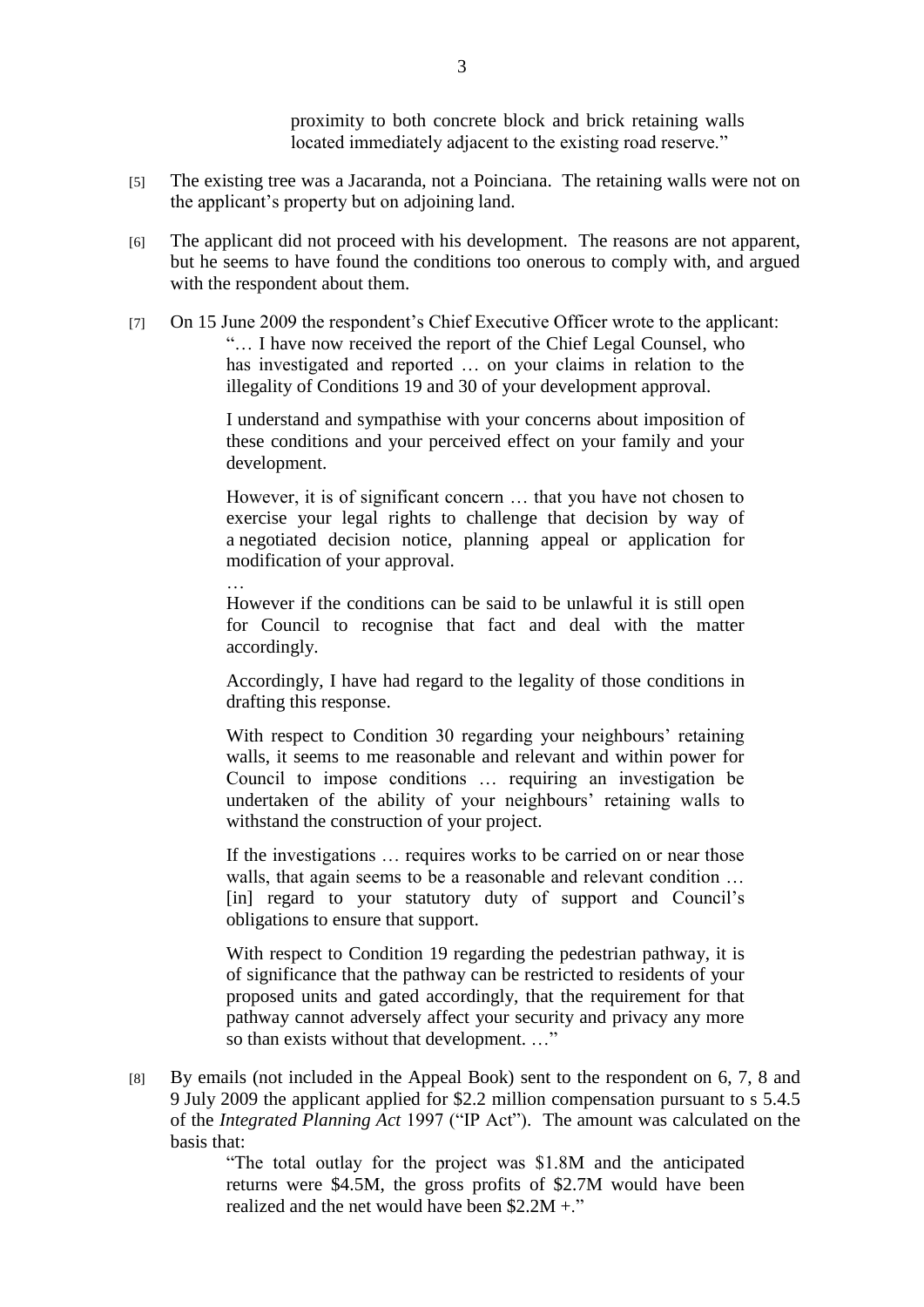[9] The respondent replied by letter of 14 July 2009:

"Nothing in those emails alters the position taken by Council in relation to your claims as set out in my letter to you of 15 June 2009, and I do not propose to debate the issue with you anymore.

I am not in a position to accept your claim for compensation under Section 5.4.5 … as it does not relate to a claim in relation to an error in a Planning and Development Certificate issued by Council. ..."

[10] The applicant renewed his claim eighteen months later by letter of 9 February 2011 addressed to the respondent. He wrote:

> "I am claiming \$2.2 million as an Entitlement from BCC for suffering major losses due to an Erroneous Planning and Development Certificate issued on 080/08/2007

> IPA Act 1997 – 5.4.5 Compensation for erroneous planning and development certificates – States:

> If a person suffers financial loss because of an error or omission in a planning and development certificate, the person is entitled to be paid reasonable compensation by the local government.

- 1. Condition 30 Erroneous.
- 2. Condition 25 Erroneous.

3. Condition 19 – Erroneous.

Council failed to amend the conditions in the Planning and Development Certificate causing major losses."

[11] The respondent replied on 7 March 2011:

"Council denies that it has any liability to you as stated.

You have never applied for a Planning and Development Certificate that would justify your claim.

You received a development approval not a development certificate.

Section 4.3.3 of the [IP Act] obliges the owner of the property to comply with conditions not Council.

Condition 30 on any test is a lawful condition. You appear to have misinformed yourself of the true nature of that condition as it affected you.

Council is not aware of any false certificate.

Therefore I propose to reject your claim for compensation."

[12] One other piece of correspondence should be mentioned. On 30 May 2008 the then Lord Mayor had written to the applicant:

 $\frac{1}{2}$ 

In response to your concern regarding the need to structurally certify the retaining walls along the laneway; it is considered that this is not an unreasonable requirement.

Your development necessitates earthwork and pavement construction within the laneway. Condition 30, requiring certification of the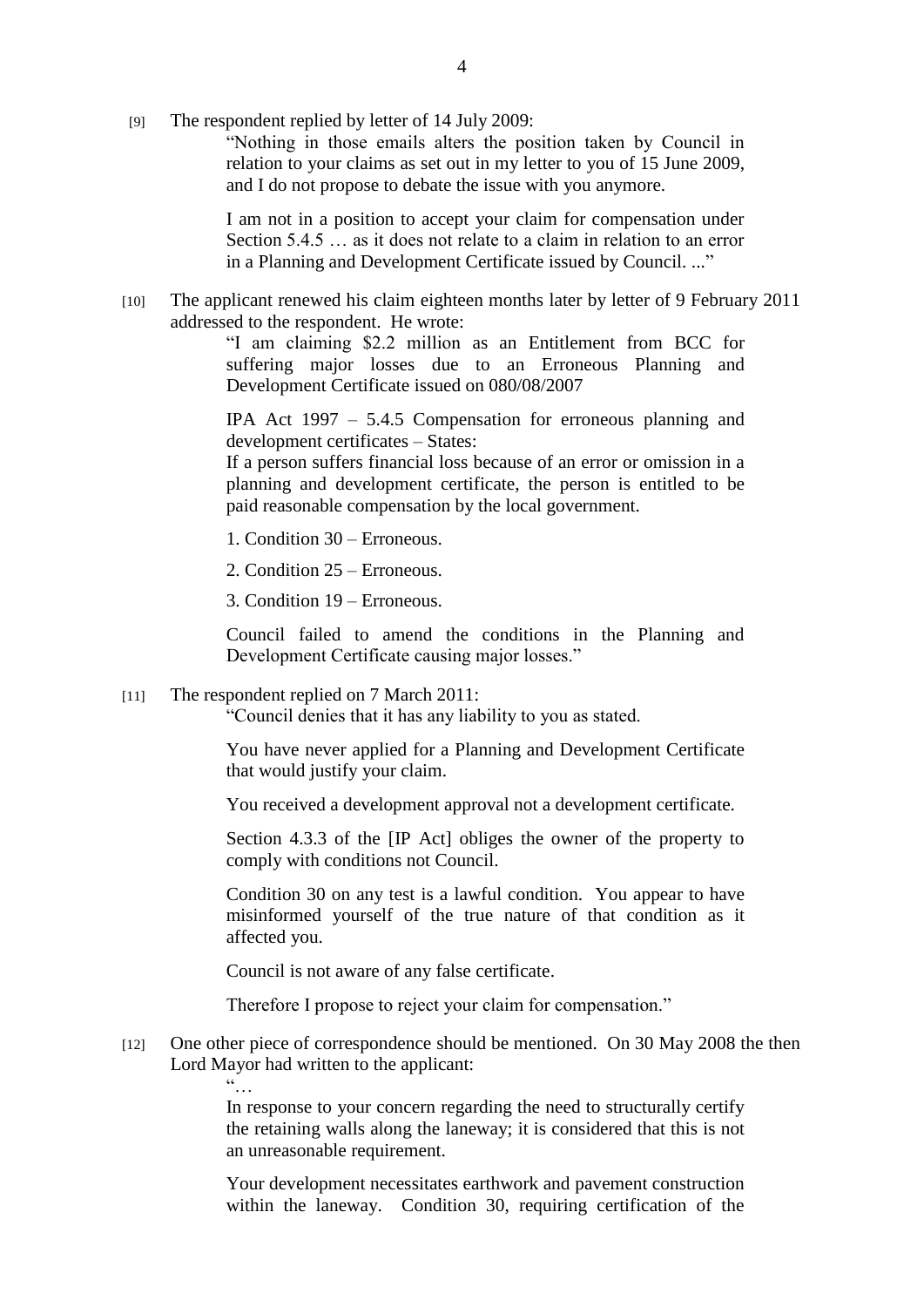existing private retaining walls located along the boundary of the laneway, is intended to ensure that the adjoining property owners' rights are protected.

… [T]he intent of this condition was to certify that road and building construction would not have an adverse impact on the current condition of these walls, that is, that the works can be constructed without damaging the existing retaining walls. ...

With regard to your concern about the poinciana tree that is to be retained, I am advised that a landscape architect has visited the site and confirms that the tree is a jacaranda … This … error seems to have originated from a notation on [a] ... [p]lan ... submitted with your development application … I am also advised that notification of this error has been attached to the Council file and will be corrected …

I can advise … that the planting of a street tree … is no longer required."

[13] On 20 July 2011 the applicant filed a notice of appeal to the P  $& E$  Court:

"… against the decision by [the respondent] denying my claim of entitlement for loss under [IP Act] and seeks the following orders or other relief that the court upholds my claim for entitlement of loss … the amount of \$2.2million dollars plus interest since the issue of Development Approval Certificate … on 7 August 2007."

The grounds of the appeal were said to be:

- "1. On 6 July 2009 by email I submitted a claim to [the respondent] … for an entitlement for loss under [IP Act] 5.4.5.
- 2. On 14 July 2009 [the respondent] responded by letter denying my claim …
- 3. The decision to deny my entitlement for compensation … was not made in accordance with the [IP Act], 5.4.7…
- 4. Ex-Lord Mayor … in a letter … on 30 May 2008 contains admissions of errors in the Development Approval Certificate.
- 5. …
- 6. The reason for denying my claim … is "The development approval issued to you after the negotiation phase is not a Planning and Development Certificate".
- 7. This reason is incomprehensible as the … Certificate is issued before the negotiation phase starts.
- 8. …
- 9. [The respondent] has a statutory duty under [IP Act] 5.4.5 to provide a Development Approval Certificate free from errors and omissions.
- 10. …
- 11. …
- 12. The errors were of such a serious nature that they could not be complied with to obtain building approval."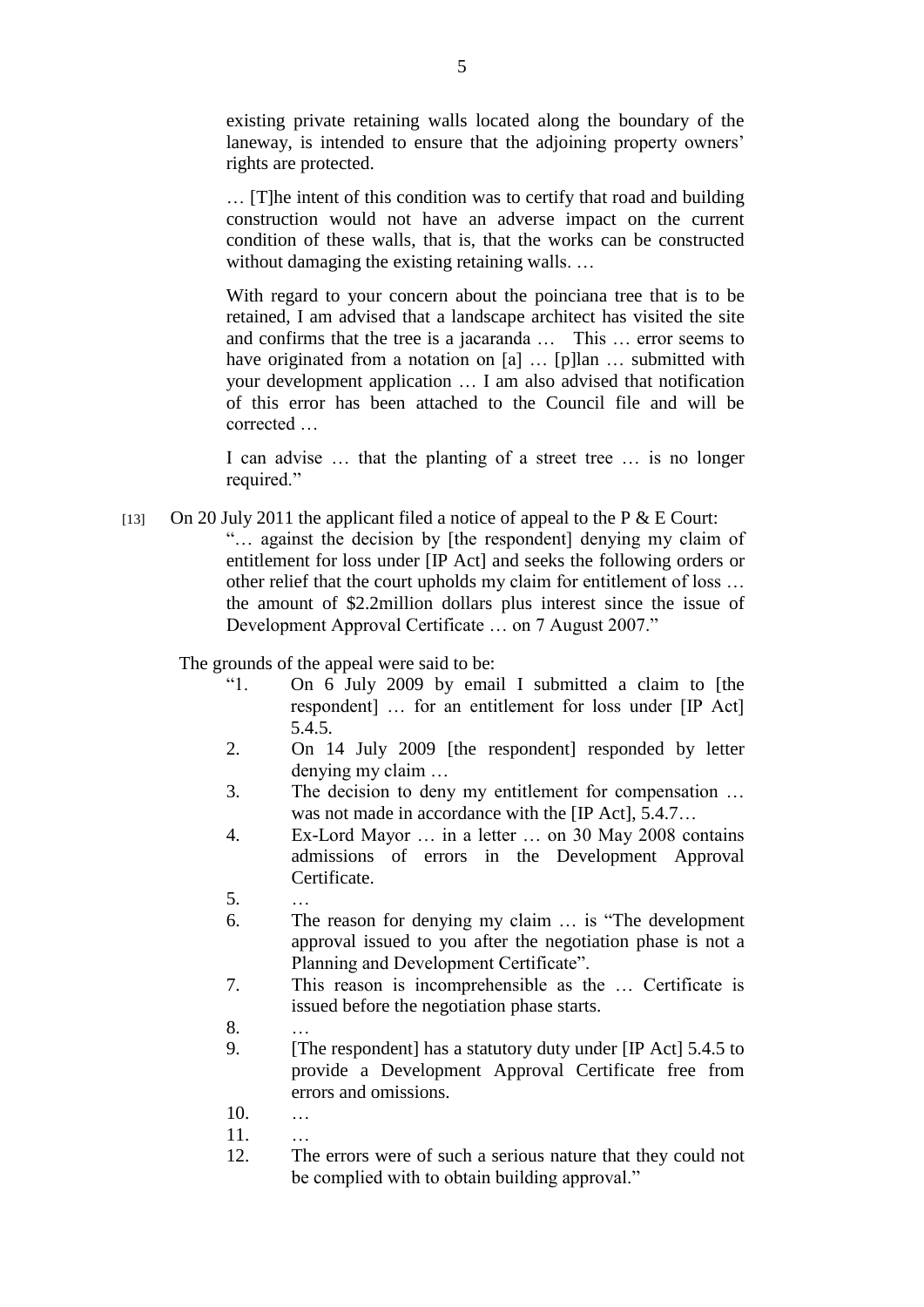- [14] Section 5.4.5 of the IP Act provided: "If a person suffers financial loss because of an error or omission in a planning and development certificate, the person is entitled to be paid reasonable compensation by the local government."
- [15] By s 5.4.6(c) a claim could be made any time after the issue of the certificate. Section 5.4.8 provided that the local government to whom a claim for compensation was made might grant all or part of it, or refuse it. Section 4.1.34 gave a claimant dissatisfied with a decision made under s  $5.4.8$  the right to appeal to the P & E Court. Any appeal had to be started within 20 business days from the day notice of the decision was given to the applicant.
- [16] Division 3 of Part 7 of Chapter 5 of the IP Act had as its subject matter "Planning and development certificates". Section 5.7.8 identified three types of certificate; limited certificates, standard certificates and full certificates. The section provides that upon payment of a prescribed fee a local authority was to issue a certificate of the type applied for. Sections 5.7.9, 5.7.10 and 5.7.11 set out the information which must be contained in each of the three types of certificate.
- [17] A limited planning and development certificate had to contain a summary of the provisions of any planning scheme and infrastructure charges schedule which applies to the land enquired about, as well as a description of any state planning regulatory provision that applied, and any designations relevant to the property. A standard planning and development certificate had to contain that information and, as well, such things as copies of decision notices for development approvals, details of approvals or refusals of applications to amend a planning scheme, judgments or orders of the P & E Court affecting development approvals or conditions included in a master plan of the property, copies of agreements to which a local government or a concurrence agency was a party and copies of infrastructure agreements applying to the premises. A full planning and development certificate had to contain all the information required in the other certificates and other information it is not necessary to identify.
- [18] As the respondent's correspondence to the applicant pointed out the IP Act contained provisions which conferred rights on dissatisfied applicants for development approval allowing them to challenge the refusal of an application or conditions imposed on an approval. The applicant did not exercise any such right. Nor did he ever apply to the respondent for the issue of a planning and development certificate.
- [19] These latter facts led the respondent to apply to have the applicant's appeal to the P & E Court dismissed summarily on the basis that an essential pre-condition to the right to claim compensation did not exist. The determination of that point was heard on 4 October 2011. Judge Griffin SC accepted the respondent's arguments and ordered that the applicant's appeal be dismissed. His Honour said:

"It is immediately obvious that, as part of the statutory scheme, … the ingredients … in the statutory cause of action conferred by … section [5.4.5] are an error in the certificate, the loss which is financial and which is a loss because of an error or omission and that this is an error which is contained within a planning and development certificate.

The question which has been raised … concerns whether there was, in fact, a planning and development certificate in existence. I am of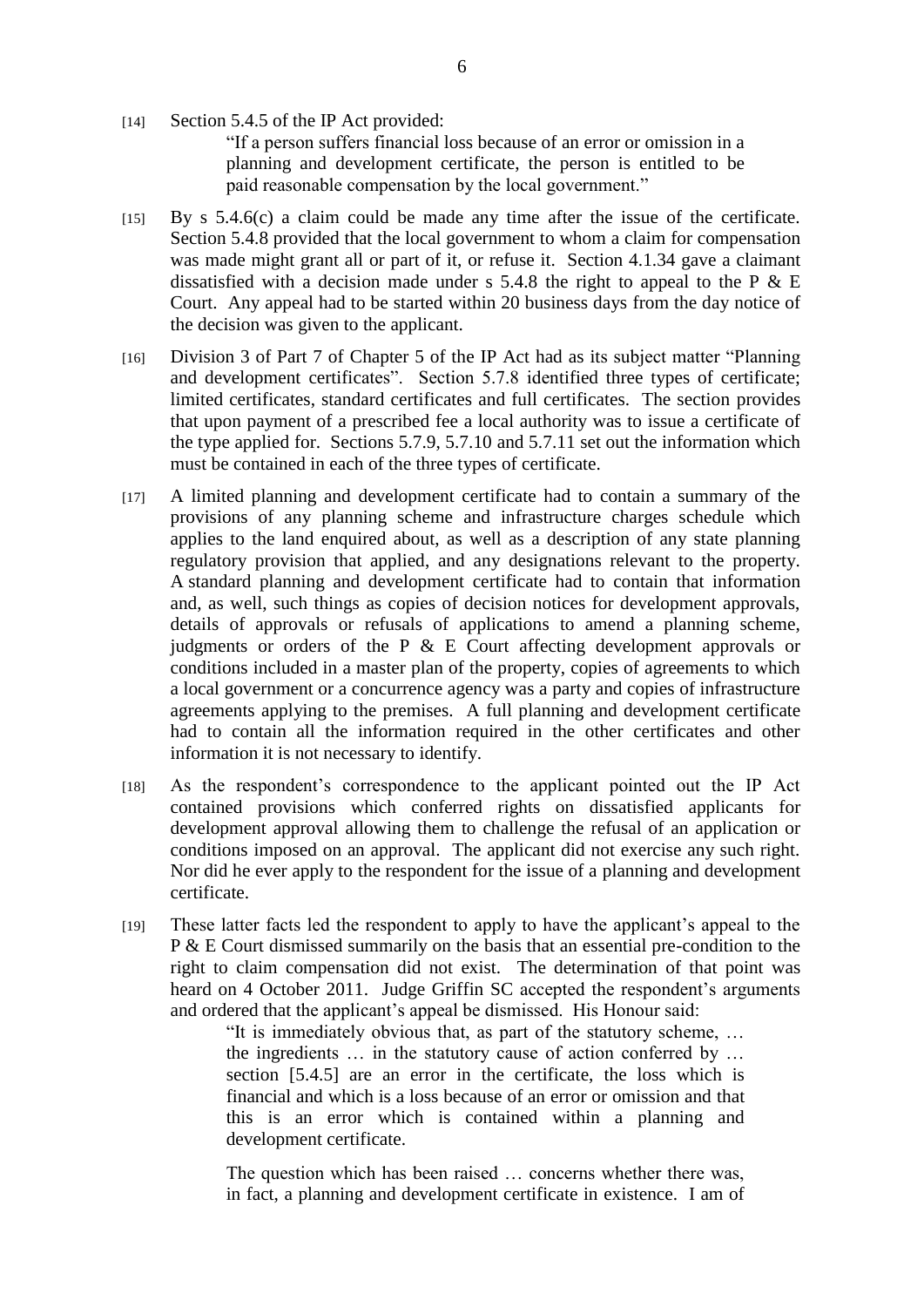the opinion that this statutory remedy is available only in circumstances where there is or was in existence a planning and development certificate.

Sections 5.7.8 and following deal with such certificates and with the regulation and issue of such a planning and development certificate. The certificate contemplated by those subsections appears to codify all manner of things which relate to those who would make use of and rely upon such certificates …

Their purpose, I think, is obvious, that is, to provide interested parties with information about the state of planning matters, the subject of the certificate, and include, amongst other things, the existence of approvals, if applications are refused, and details of decision notices, infrastructure charges and other matters.

The evidence in this matter clearly demonstrates that there was an approval for a development at the subject property, subject to conditions. The second matter … which is pellucidly clear, is that there is no and there has never been in existence a certificate of the type contemplated by the statutory regime …".

- [20] The claim for compensation allowed by s 5.4.5 arises where:
	- (a) a local authority has issued one of the three sorts of certificates identified in Chapter 5 Part 7 Division 3 of the IP Act;
	- (b) the certificate contains a wrong statement of fact, or omits something the Act required it to state;
	- (c) the applicant for the certificate suffered financial loss because of the error or omission.

The words "because of" clearly connote a causal connection between the error or omission and the loss. That is to say the mistake in the certificate must have caused the person to whom it was issued to act in some way which caused him financial loss.

[21] Statutory provisions for compensation arising from the issue of erroneous town planning certificate are common enough. Section 342AS of the *Local Government Act* 1919-1971 (NSW) is one. *Linley Investments Pty Ltd v Lane Cove Municipal Council* (1971) 22 LGRA 21 concerned an application for compensation under that section. The local authority issued a certificate containing a material omission. The applicant for the certificate knew of the omitted fact and was not misled by the omission. His development failed because of the circumstance which the certificate omitted. A claim for compensation was dismissed. Hardie J said (26):

> "… [T]he claimant has failed to establish that it incurred any expenditure pursuant to the certificate. The same conclusions of fact negative one other essential ingredient of the statutory claim, namely, that the expenditure was rendered abortive by reason of the error in the certificate. The certificate was in error, but that error in no way caused the expenditure to be incurred or to become abortive or valueless."

[22] The applicant, as Judge Griffin noted, never applied for a planning certificate and never obtained one. Any loss he suffered with respect to his development was not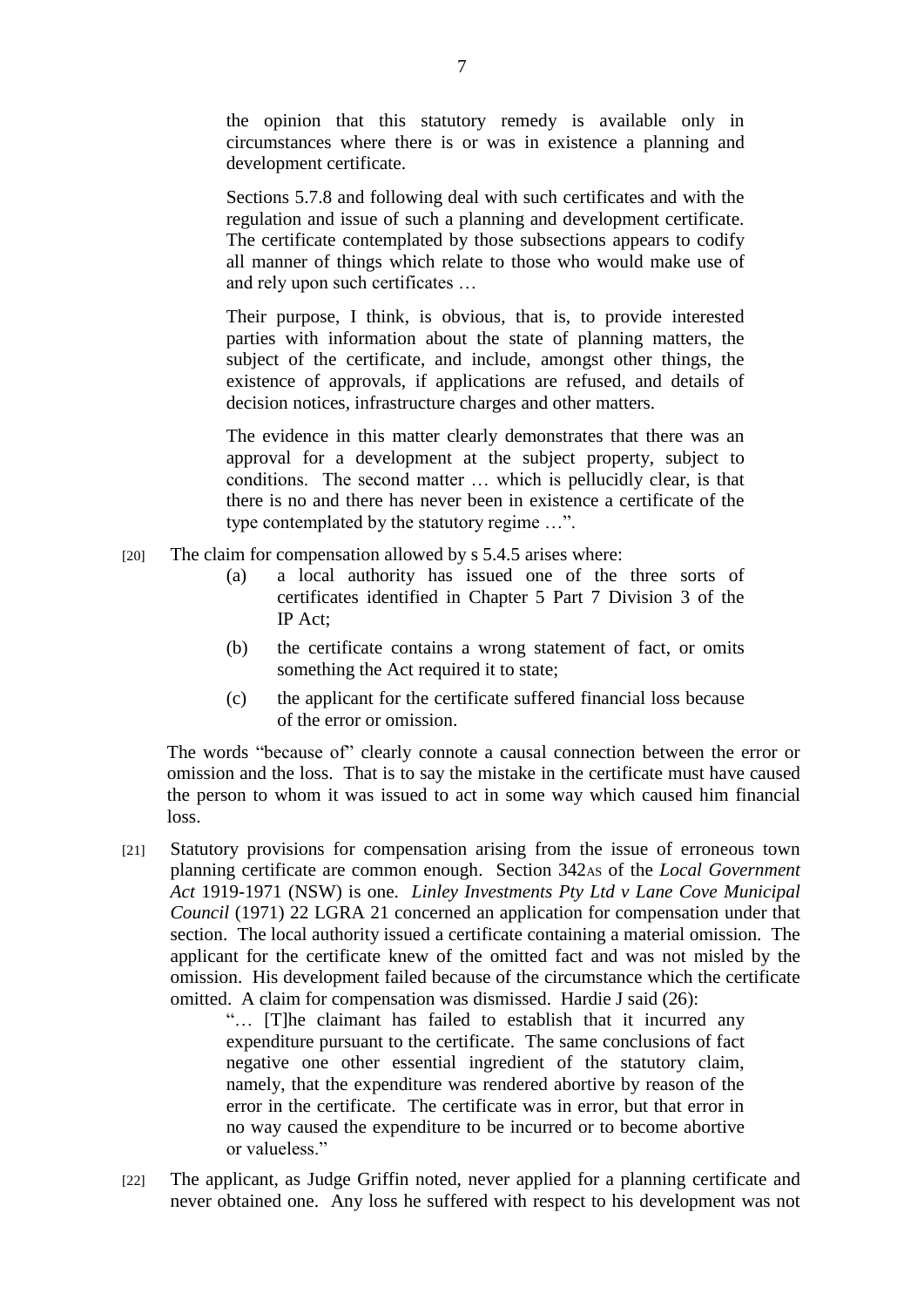"because of" any error or omission in a certificate. No certificate was issued in which an error or omission could have appeared. Taking the applicant's assertion at face value the failure of his development, and his lost profits, were caused by his inability to proceed with his development, because there were conditions he could not comply with.

- [23] The applicant's submissions do not come to grips with the statutory conditions which must be satisfied before a claim for compensation may succeed. applicant confuses his development approval, or decision notice, with planning certificates. He remarks, for example, that details of his approval are contained in a planning certificate so "the development approval package … is part and parcel of the Planning and Development Certificate." He says, as well, "The Development Permit is the working instrument of the planning and development certificate that contains the same conditions with the same errors … and this working instrument was rendered useless by ... errors in the conditions ... the Development Permit ... is an evidentiary aid that confirms the errors in the conditions that Council have admitted to being in the Development and Planning Certificate."
- [24] It is apparent that the applicant confuses and conflates the nature and function of a decision notice with the notice and function of a planning certificate, apparently because a planning certificate respecting his land contains information about the decision notice and its attendant conditions. Because the planning certificate reveals the conditions which the applicant found objectionable he considers the two documents are identical, and that the "errors" in the conditions are errors in the certificate thereby giving him a right to claim compensation.
- [25] The applicant's assertion that the decision notice of 8 August 2007 is the same as and identical with a Planning and Development Certificate because it contains the same information and, more importantly the objectionable conditions, is an obvious mistake. Not every planning certificate will contain information about planning decisions made with respect to the land the subject of the certificate. A limited planning and development certificate does not contain any information about decision notices which affect the land. From this alone it is apparent that there is no necessary identity between the two types of document.
- [26] Decision notices and planning certificates are quite separate documents which perform entirely separate functions and give rise to different rights. A decision notice authorises the applicant for it to undertake development in accordance with the terms of the notice. A certificate confers no such rights. It provides information about what might be called the planning status of the land to which it relates. If the information contained in a certificate is wrong, or incomplete, the Council which issued it may incur liability to pay compensation for losses caused by the error or omission. Most claims will occur in circumstances where the person obtaining the certificate acts in reliance on the information it contains and suffers financial loss. He may pay too much for land, or may underestimate the costs of development, because of the error or omission.
- [27] The right to claim compensation, the subject of s 5.4.5, is limited to financial loss caused by erroneous or incomplete information in a certificate of the type described in Chapter 5 Part 7 Division 3 of the IP Act, and no other document which may come into existence pursuant to any other Division of the IP Act. So much is obvious from the express terms of section 5.4.5.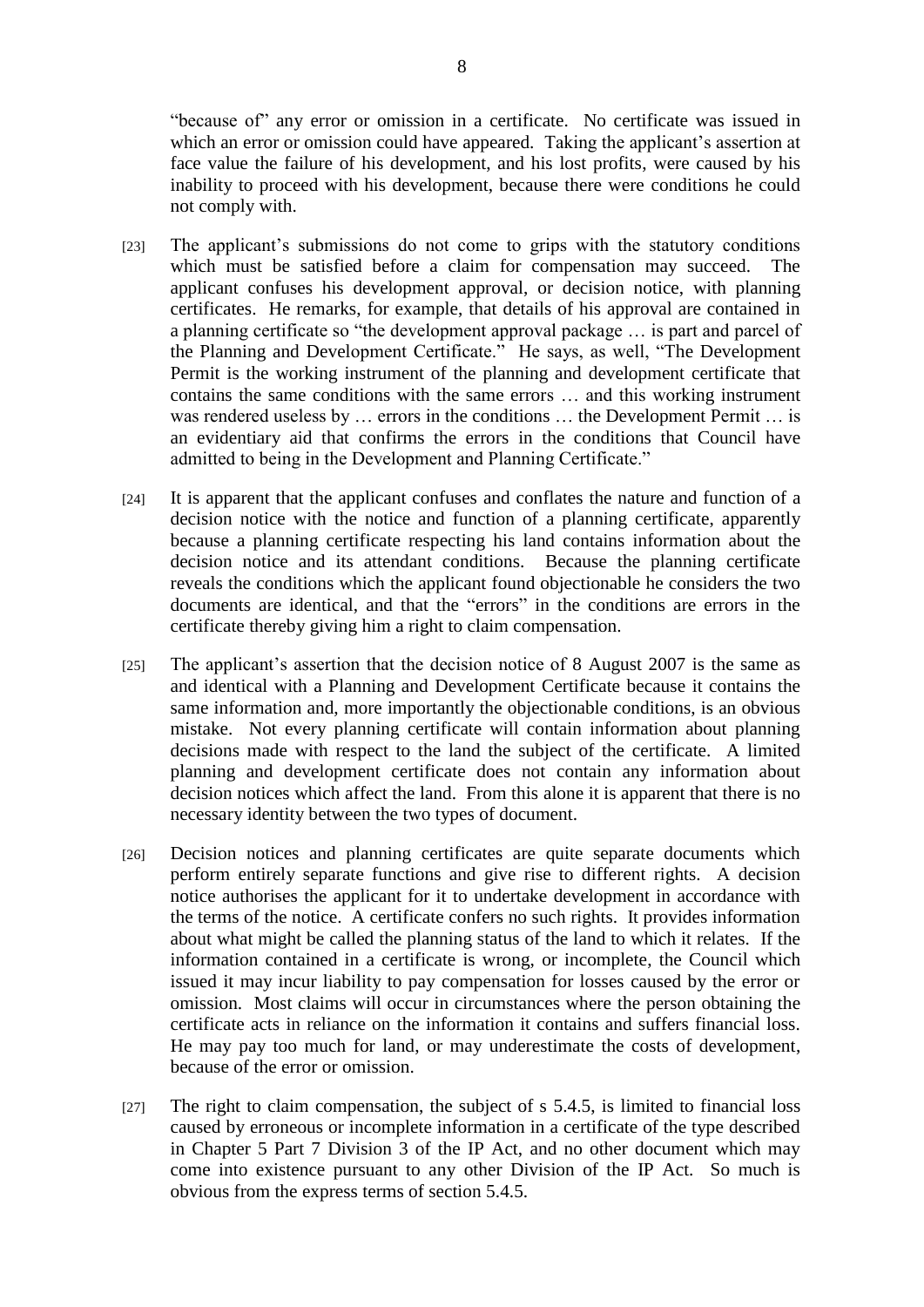- [28] The applicant's argument has two basic premises:
	- (i) that a decision notice and a Planning and Development Certificate are identical in content and function;
	- (ii) the conditions he objected to in the decision notice of 8 August 2007 (in particular condition 30) are "errors".
- [29] Premise (i) is plainly wrong for the reasons just expressed. The second premise is equally fallacious. Taking condition 30 as the example, the applicant contends it is an error because it required him to build and/or repair a retaining wall on someone else's land, the condition and the activity being unlawful. In order to advance that contention the applicant had to ignore the plain effect of the condition, which required no such activity. It required only the submission of a plan and the obtaining of a certification. That fact apart, the second premise is in itself erroneous because the condition did not contain information that fitted the description "error or omission".
- [30] The approval which the respondent gave to the applicant's development in the decision notice authorised the applicant to proceed with his proposed development subject to the conditions imposed. The conditions complained of were not "errors". They were certainly not omissions. Apart from the misdescription of the tree there was nothing erroneous in the contents of the decision notice or the conditions. The approval accurately set out the conditions on which the development was allowed to proceed. To the extent that the approval contained information what it said was correct. The conditions did not wrongly state what had to be done to comply with them. The conditions may have made the development uneconomic and may have been unreasonable. The imposition of the conditions may have been amenable to challenge. But they were not for that reason errors of information.
- [31] Judge Griffin rightly struck out the applicant's appeal. His Honour relied upon the absence of a certificate to conclude that the statutory right to compensation had not arisen. His Honour was, with respect, quite right in that regard. More fundamentally the applicant's claim failed because the alleged loss of profits was not caused by any error in information provided by the respondent. Any loss was caused by the applicant's incapacity to comply with the conditions for his development which were accurately stated in the decision notice.
- [32] The applicant had some miscellaneous complaints about the hearing of the application on 4 October 2011. He complains that he was denied a fair hearing. The complaints seem to be:
	- 1. That a registrar of the P  $& E$  Court importuned the applicant to withdraw his appeal. The judge of the P  $& E$  Court who set down the respondent's challenge to the appeal for determination as a preliminary issue declined to entertain the applicant's complaint about the registrar's conduct.
	- 2. That there should not have been a summary determination of the respondent's objection.
	- 3. The respondent "ambushed" the applicant by delivering an outline of argument the evening before the hearing and delivering an affidavit on the morning of the hearing, the affidavit containing "a false document".
	- 4. The applicant was denied procedural fairness and the opportunity of an adjournment.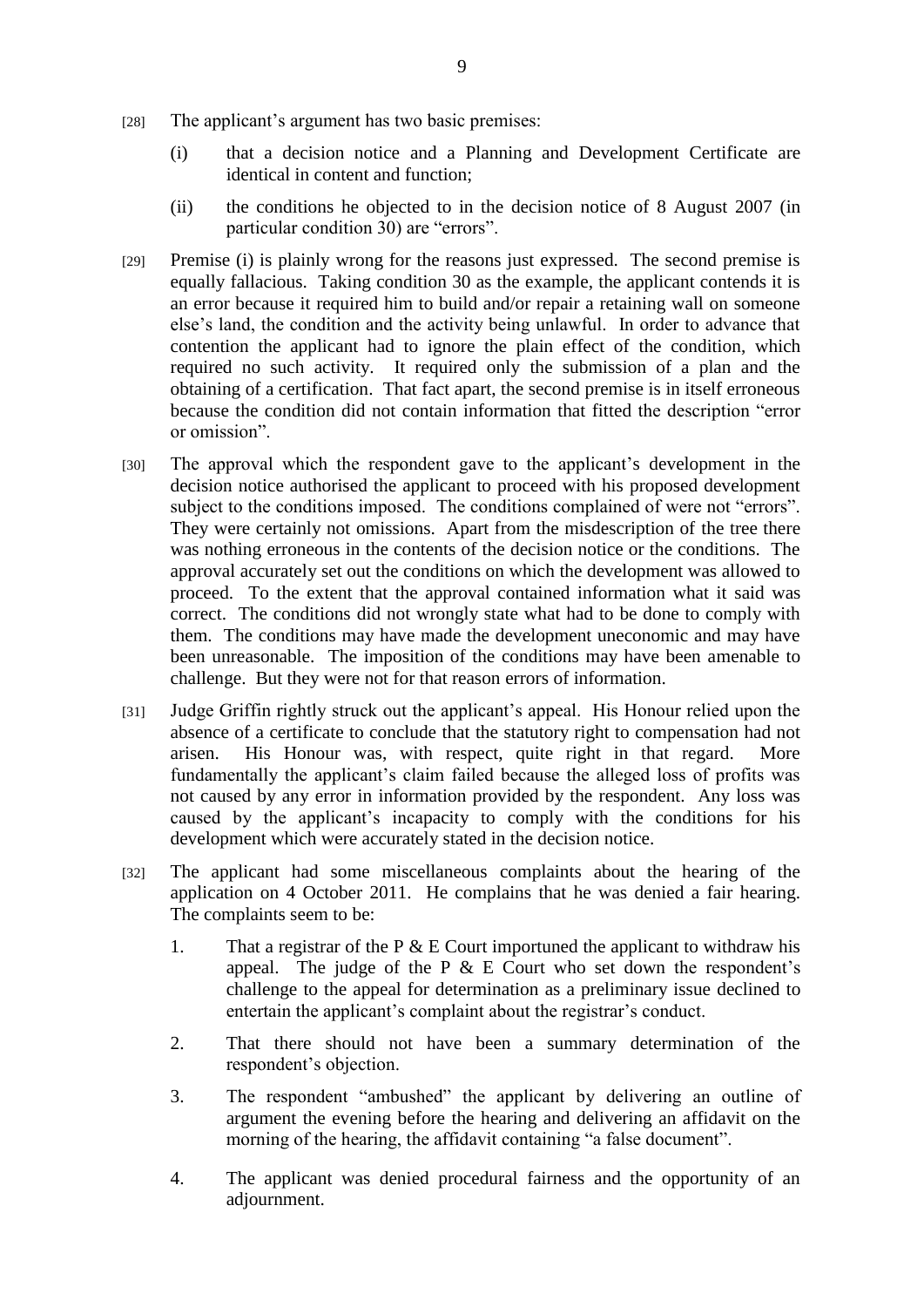- [33] The first complaint is not relevant. Even if the registrar over-stepped the mark and too strongly urged the applicant to withdraw his appeal, his importunity was unsuccessful and the matter proceeded to a hearing.
- [34] The third complaint is also without substance. The submissions were given to the applicant the evening before the hearing to assist him to understand the respondent's argument in advance of the hearing. There was no direction for the exchange of submissions. The provision of the submissions was meant to be, and no doubt was, helpful to the applicant.
- [35] The complaint about the affidavit is without substance. It exhibited two letters and the results of two title searches. The "false document" was one of the letters. The exhibit was a copy of an unsigned letter of 9 June 2009 from the respondent to the applicant. It appears to be a draft of the letter of 15 June 2009 referred to in paragraph [7]. The difference between draft and final version was immaterial. When leave was sought to read and file the affidavit, the applicant was asked for his attitude and he indicated no opposition. He was offered the opportunity to read the documents but declined saying that he was, "happy with it". When asked a third time if he objected to the affidavit's receipt he replied in the negative.
- [36] The second and fourth complaints can be considered together. The applicant appears to have had no objection to the separate determination of the question whether he had a right to claim compensation after the purpose of the procedure was explained to him by Judge Rackemann who, on 19 September 2011 made the order. His Honour said:

"… [T]here are two issues … The first is do you have an entitlement to compensation, that is, was there an error or omission in a planning and development certificate. That's the first issue. And then the second … is if that's correct, if you do have an entitlement to compensation, what is the reasonable amount … whether it's \$2.2 million or some other figure … So they're the two issues?"

The applicant answered in the negative. He said he had a letter from the respondent "denying [him] a claim for compensation which [he] believe[d] is not a valid decision". He said the Council was not denying "any amounts" but were "denying [him his] entitlement for compensation", and he wished to contest the validity of that decision. Judge Rackemann then said:

"[W]hat I was going to do was set down for hearing as soon as I can the question of are you entitled to compensation or not. I call that a preliminary point because if the answer to that is yes, then we'll have to worry about how much the compensation is. … But before we go into assessing how much the compensation is, the first question is are you entitled to compensation, and I was going to set that matter down for determination, whether you are entitled to compensation."

[37] The Judge asked if the applicant understood. He said he did. This exchange then occurred:

"Judge: And if the Judge says no, well …

Applicant: Yeah, that's fair enough.

Judge: If the judge says yes, then there would need to be a separate hearing to decide how much, okay?

Applicant: Yeah, that's fair enough.

Judge: And so that first hearing … the preliminary point, I was going to set that down … in … October …